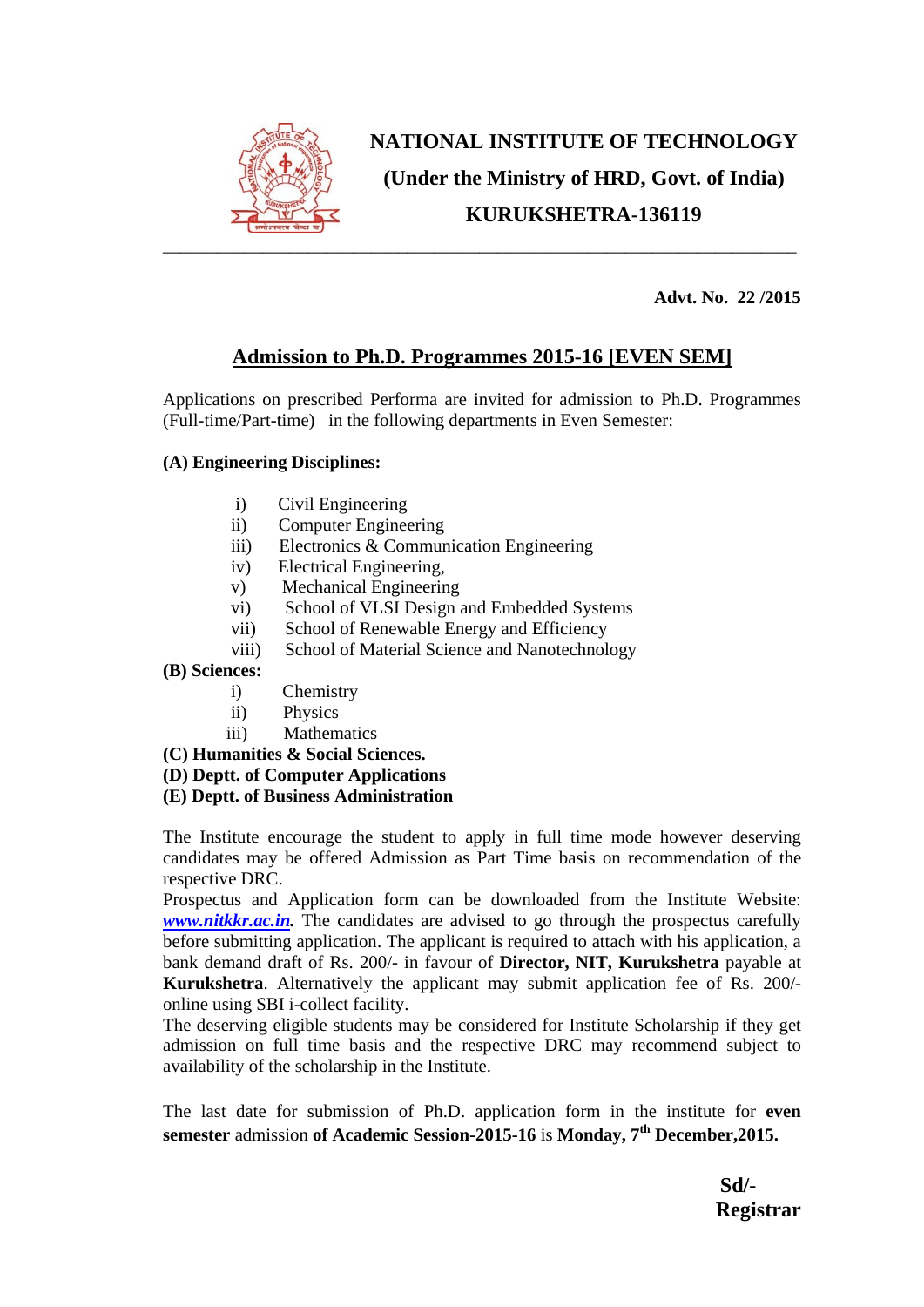## **Available seats for Ph D Admission in 2015-16 (Even Semester)**

No. of vacancies mentioned below are tentative and can be filled up after the satisfaction of **Departmental Research Committee (DRC)** as well as the teacher concerned, if he is interested to supervise the candidate as a Research Guide.

| Sr. No. | <b>Name of Department</b>                              | <b>Tentative Seats in No.*</b> |
|---------|--------------------------------------------------------|--------------------------------|
| 1.      | <b>Physics Department</b>                              | 08                             |
| 2.      | <b>Chemistry Department</b>                            | 15                             |
| 3.      | <b>Math Department</b>                                 | 06                             |
| 4.      | Humanities & Social Sc.                                | 16                             |
| 5.      | <b>Civil Engineering</b>                               | 120                            |
| 6.      | <b>Mechanical Engineering</b>                          | 60                             |
| 7.      | <b>Electrical Engineering</b>                          | 12                             |
| 8.      | Electronics & Comm. Engg.                              | 21                             |
| 9.      | <b>Computer Engg.</b>                                  | 18                             |
| 10.     | <b>MBA</b>                                             | 10                             |
| 11.     | <b>MCA</b>                                             | 06                             |
| 12.     | <b>School of VLSI Design &amp; Embedded System</b>     | 06                             |
| 13.     | <b>School of Material Science &amp; Nanotechnology</b> | 04                             |
| 14      | <b>School of Renewal Energy &amp; Efficiency</b>       | 02                             |

\* The numbers may vary at the time of Admission.